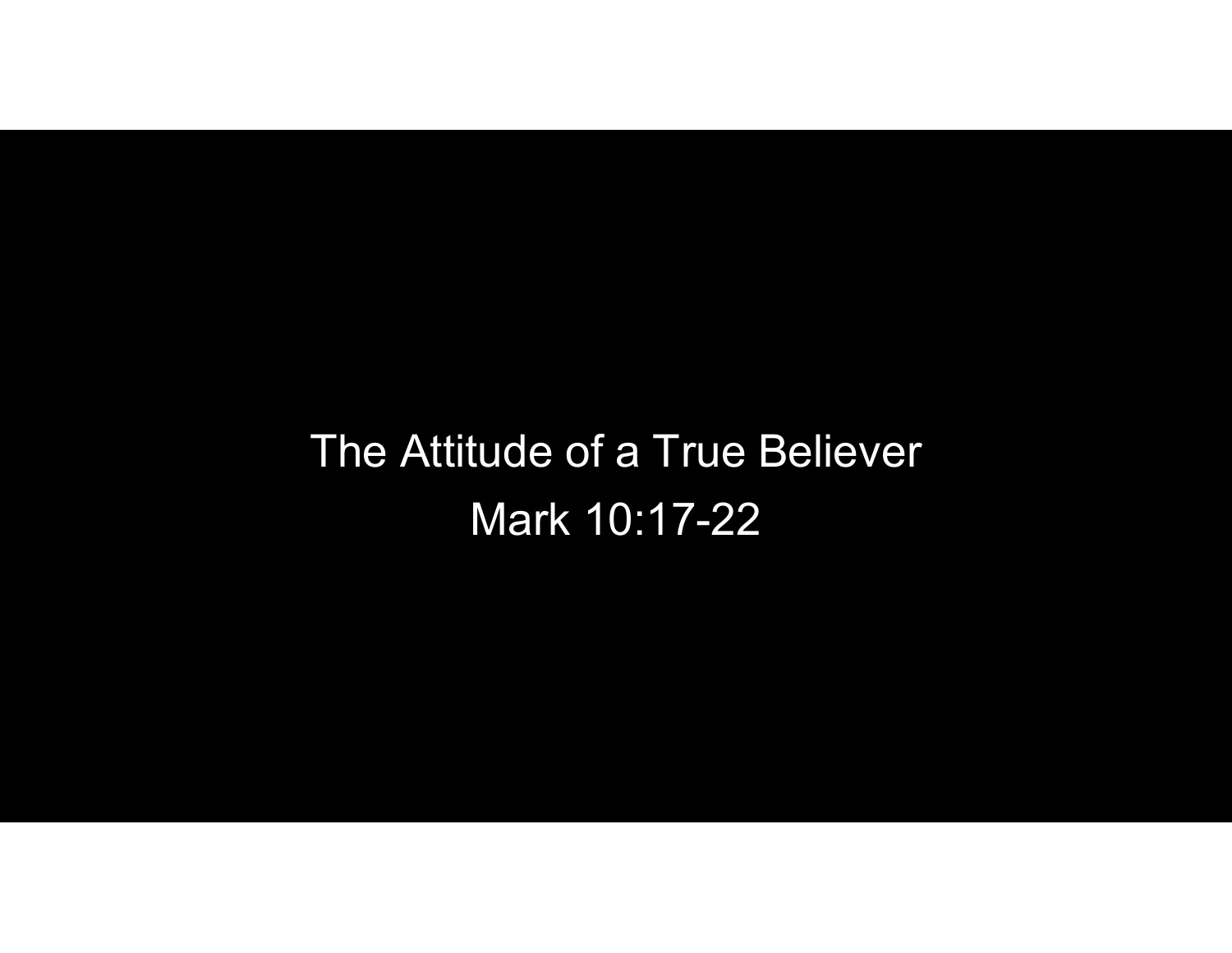Mark 10:17 As He was setting out on a journey, a man ran up, knelt down before Him, and asked Him, "Good Teacher, what must I do to inherit eternal life?"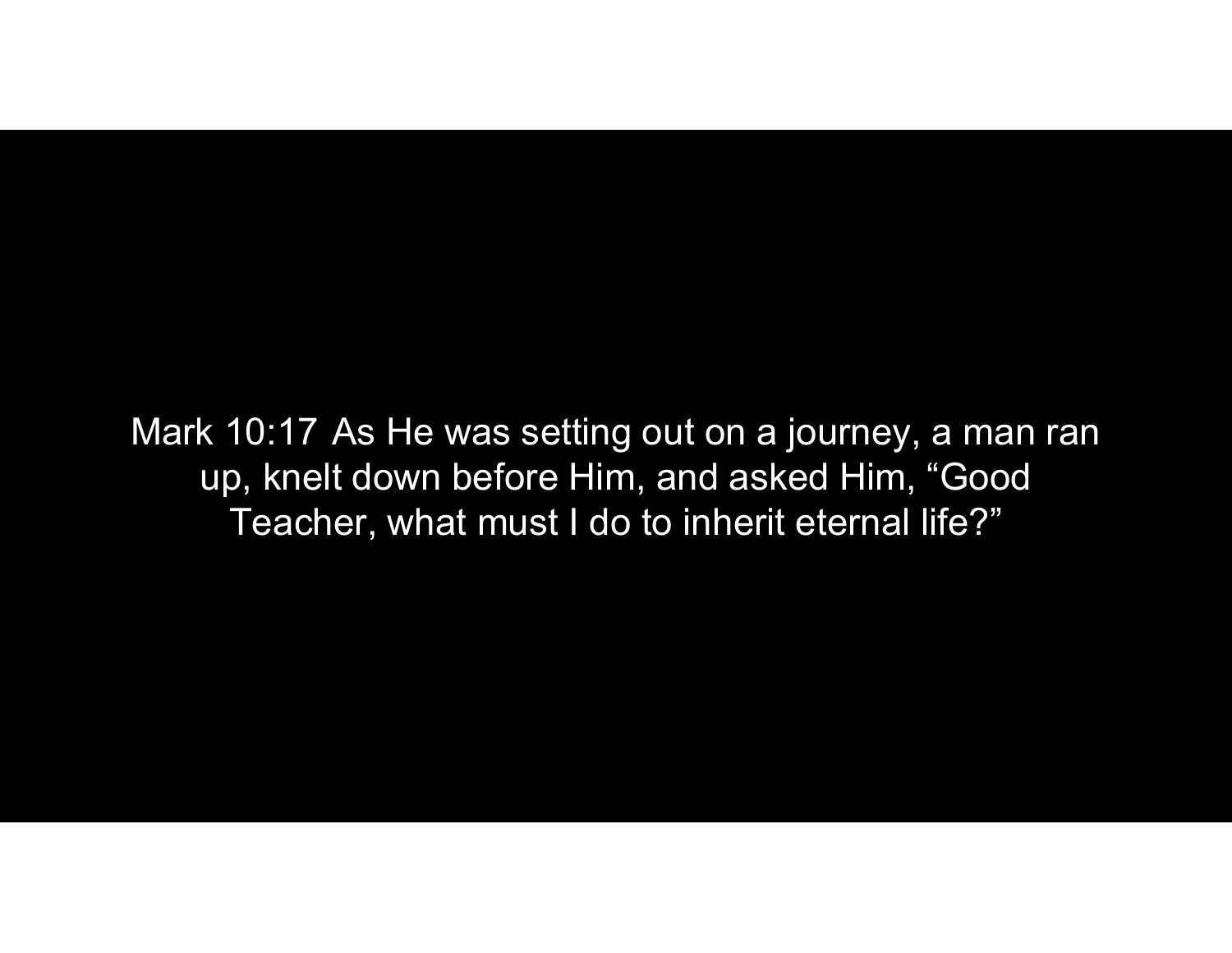Mark 10:18 "Why do you call Me good?"<br>Jesus asked him. "No one is good but Jesus asked him. "No one is good but One—God.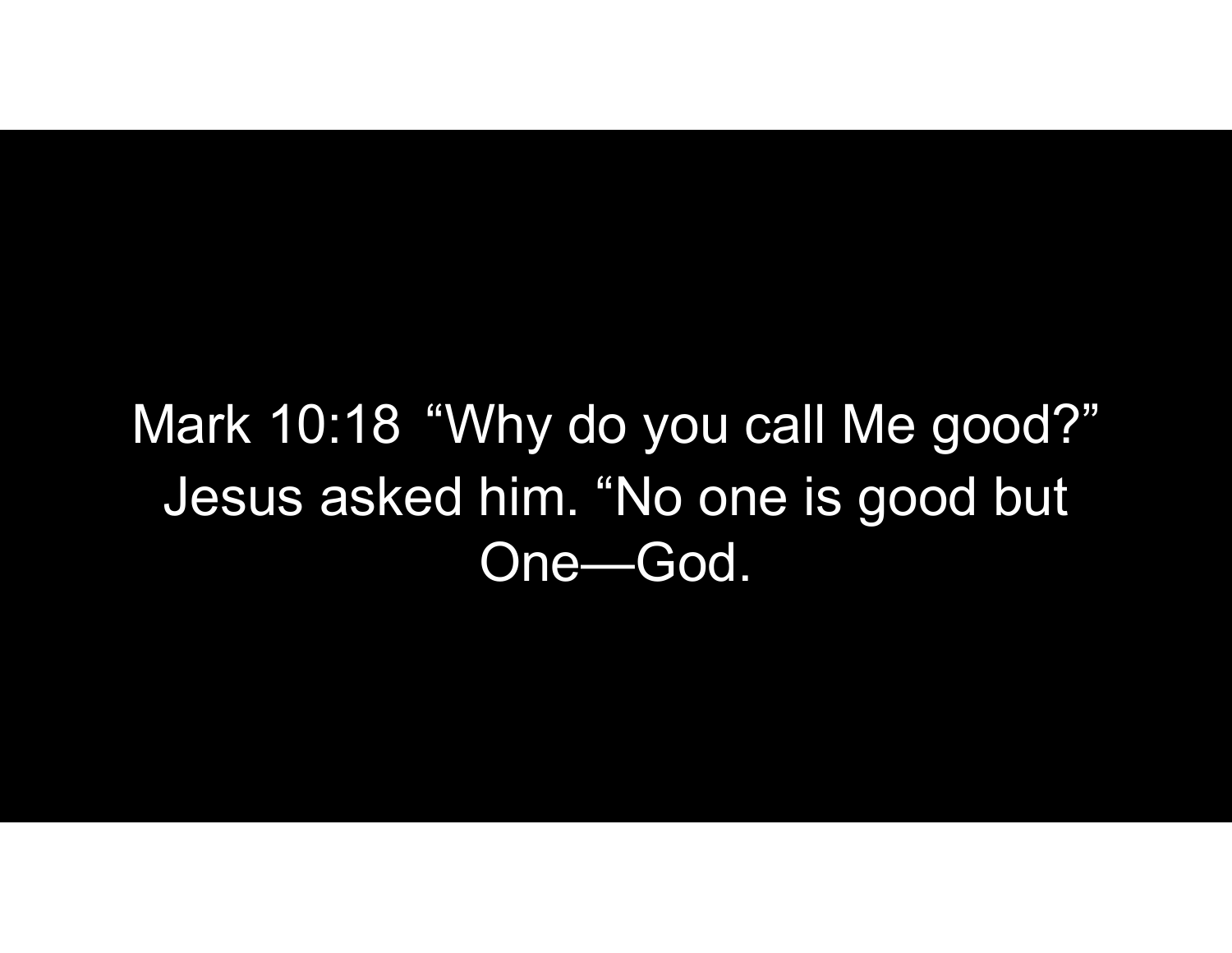Mark 10:19 You know the commandments: Do not murder; do not commit adultery; do not steal; do not bear false witness; do not defraud; honor your father and mother."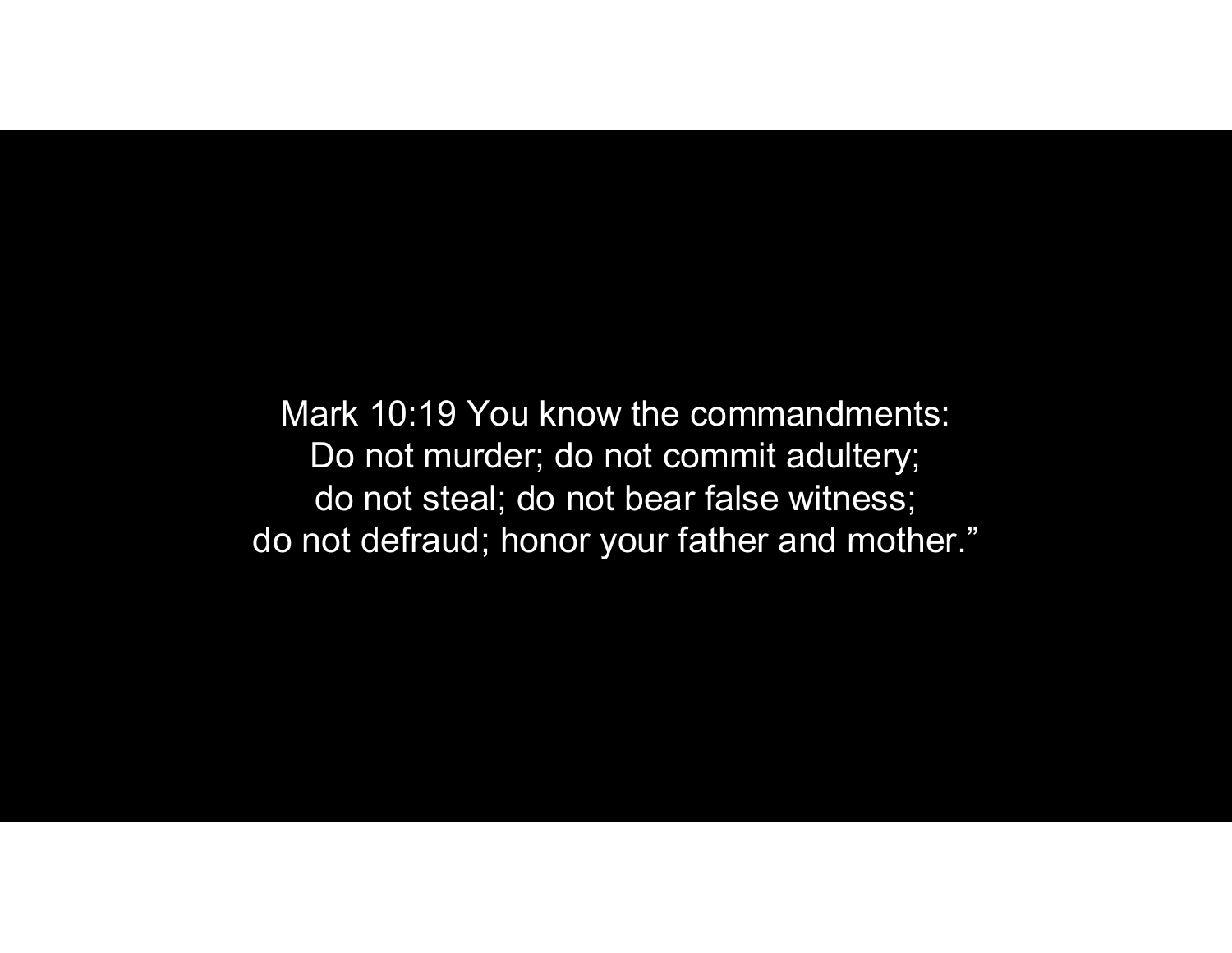Mark 10:20 He said to Him, "Teacher, I have kept all these from my youth."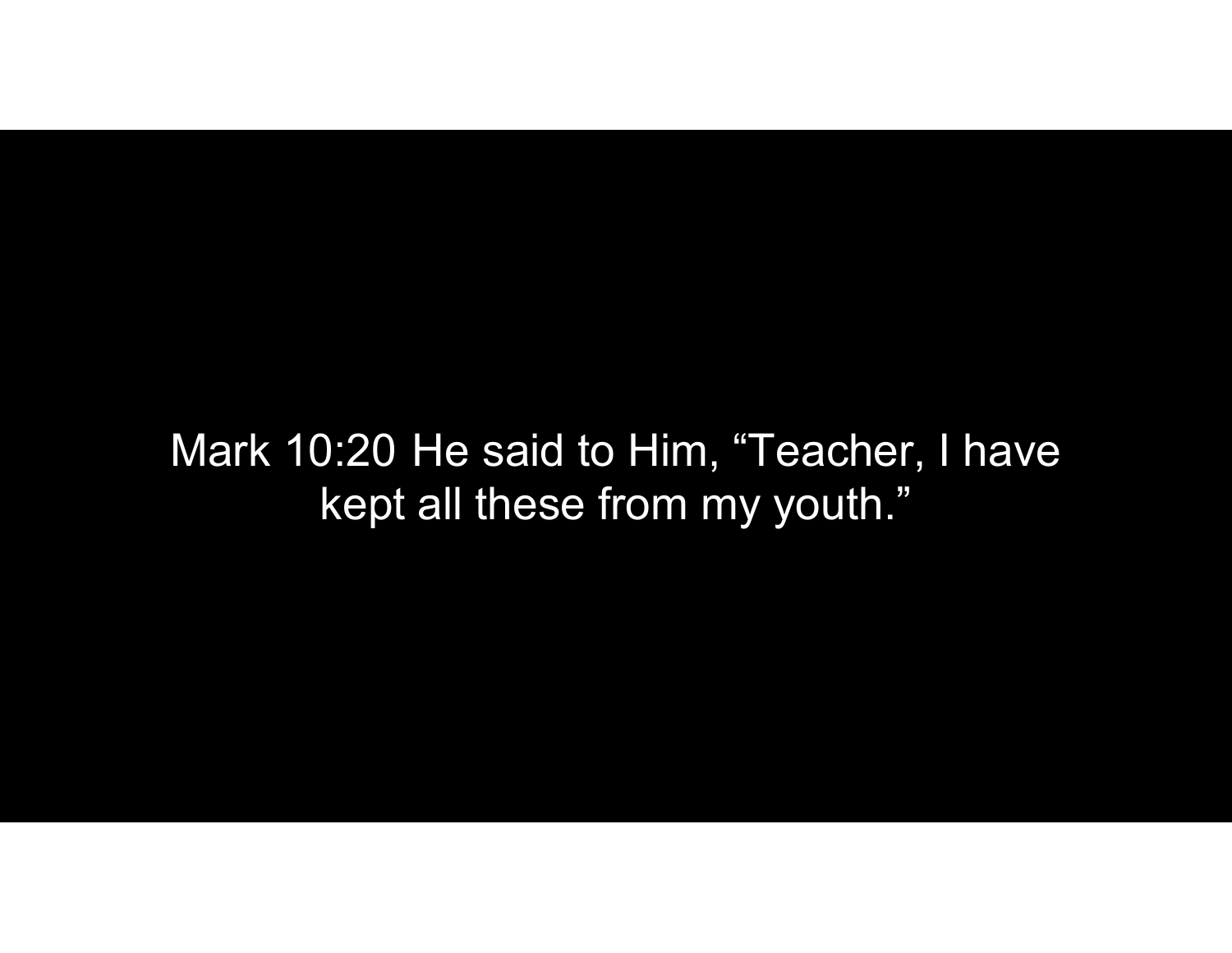Mark 10:21Then, looking at him, Jesus loved him and said to him, "You lack one thing: Go, sell all you have and give to the poor, and you will have treasure in heaven. Then come, follow Me."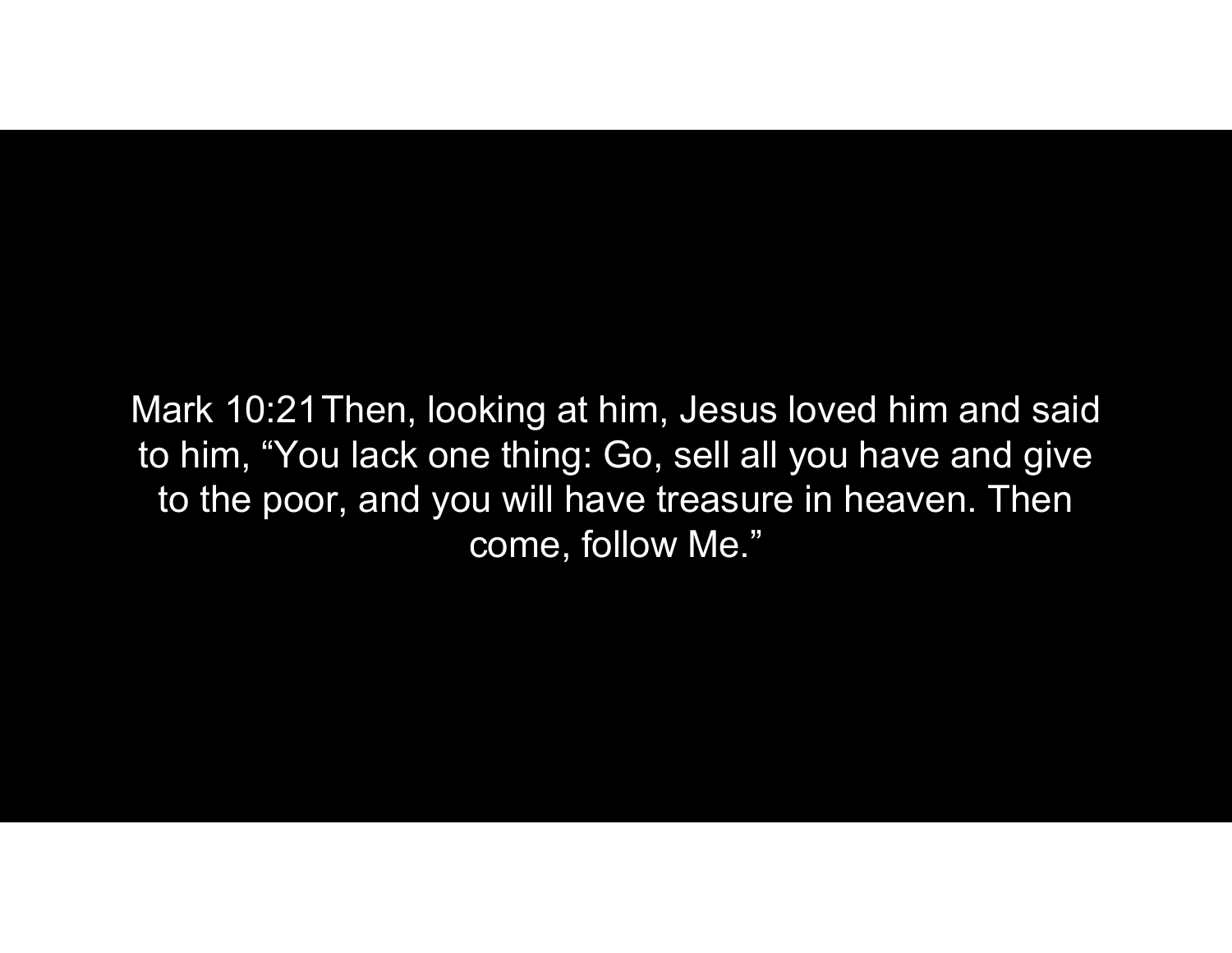Mark 10:22 But he was stunned at this<br>demand, and he went away grieving, demand, and he went away grieving, because he had many possessions.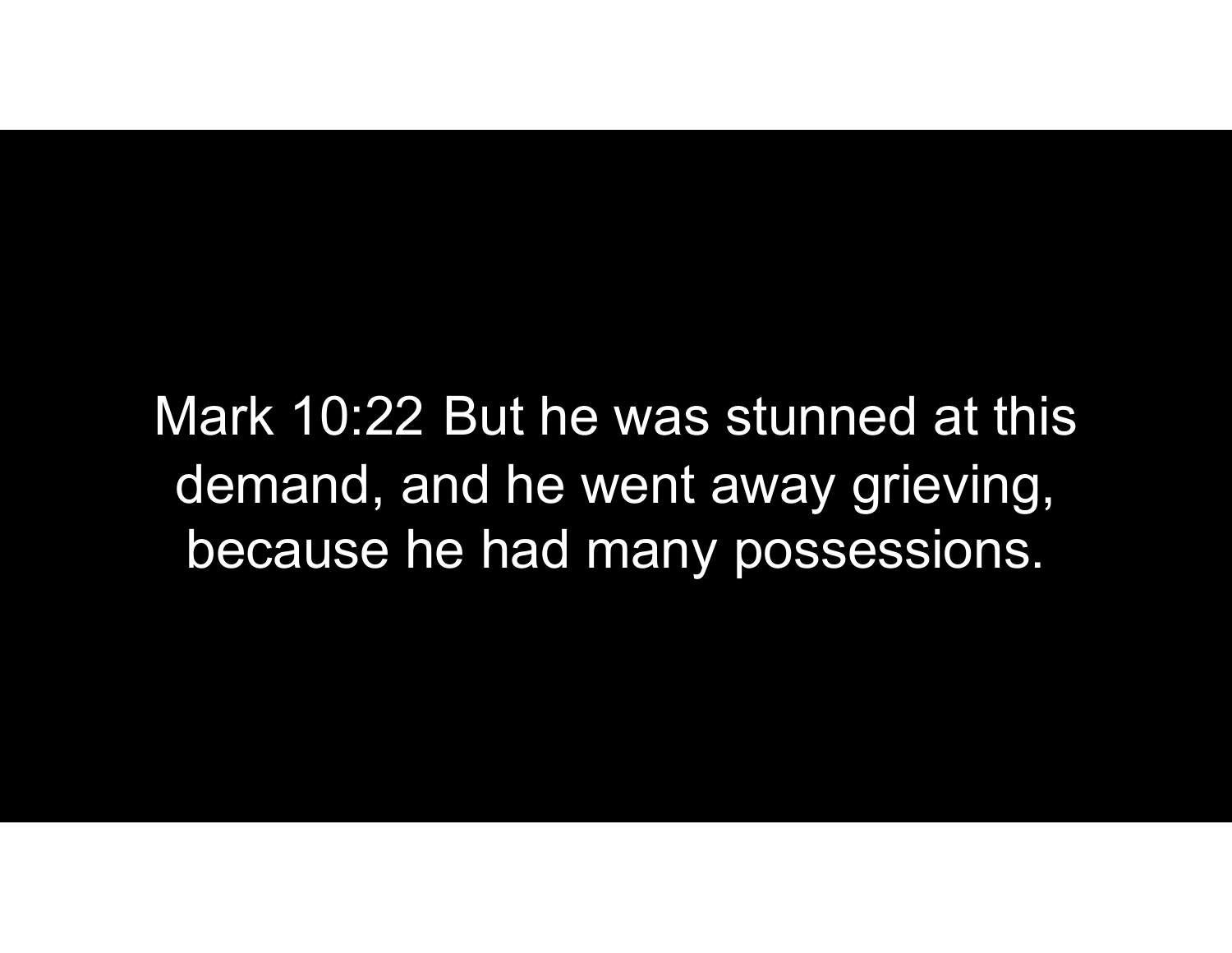## Matthew 13:44 "The kingdom of heaven…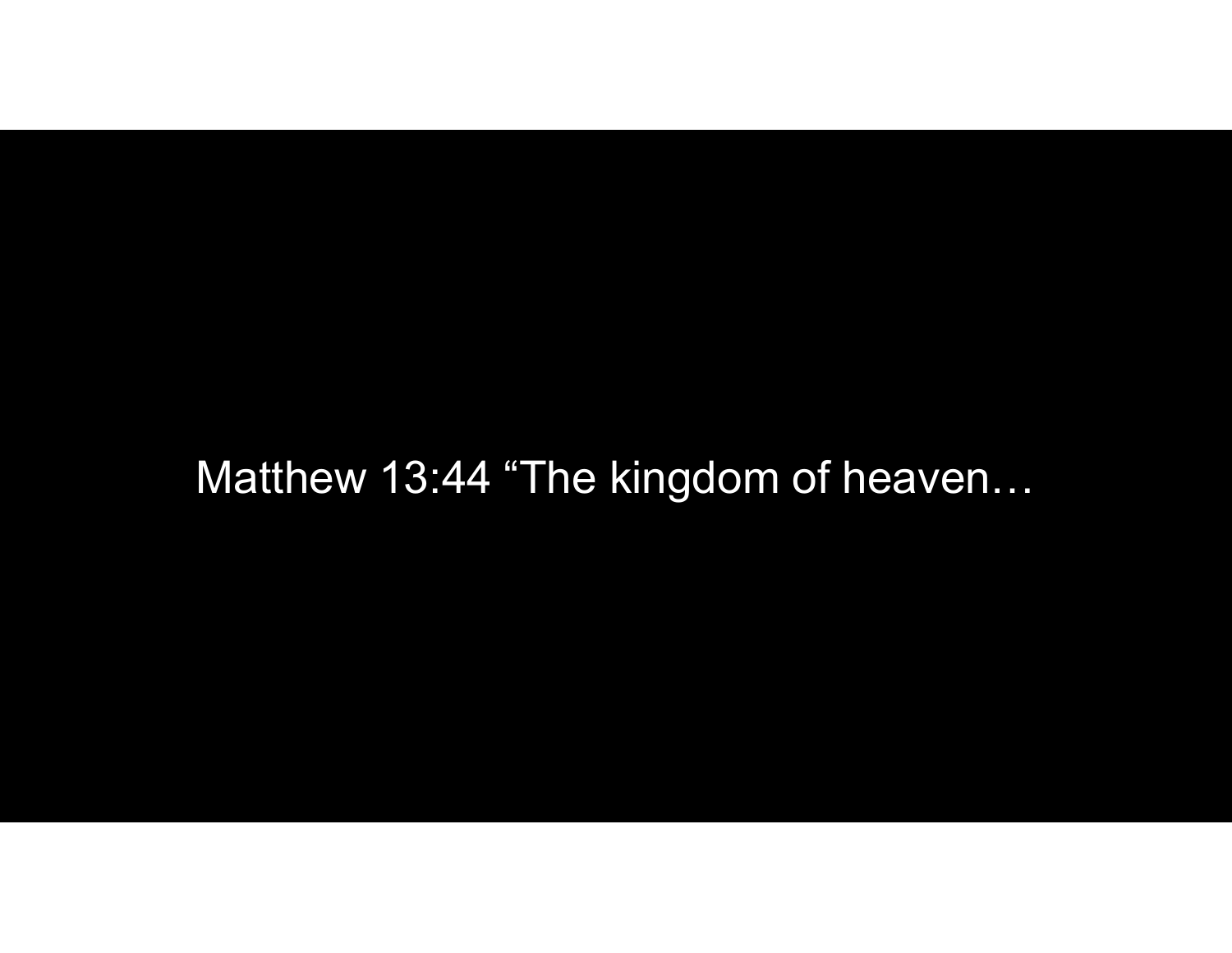is like treasure,...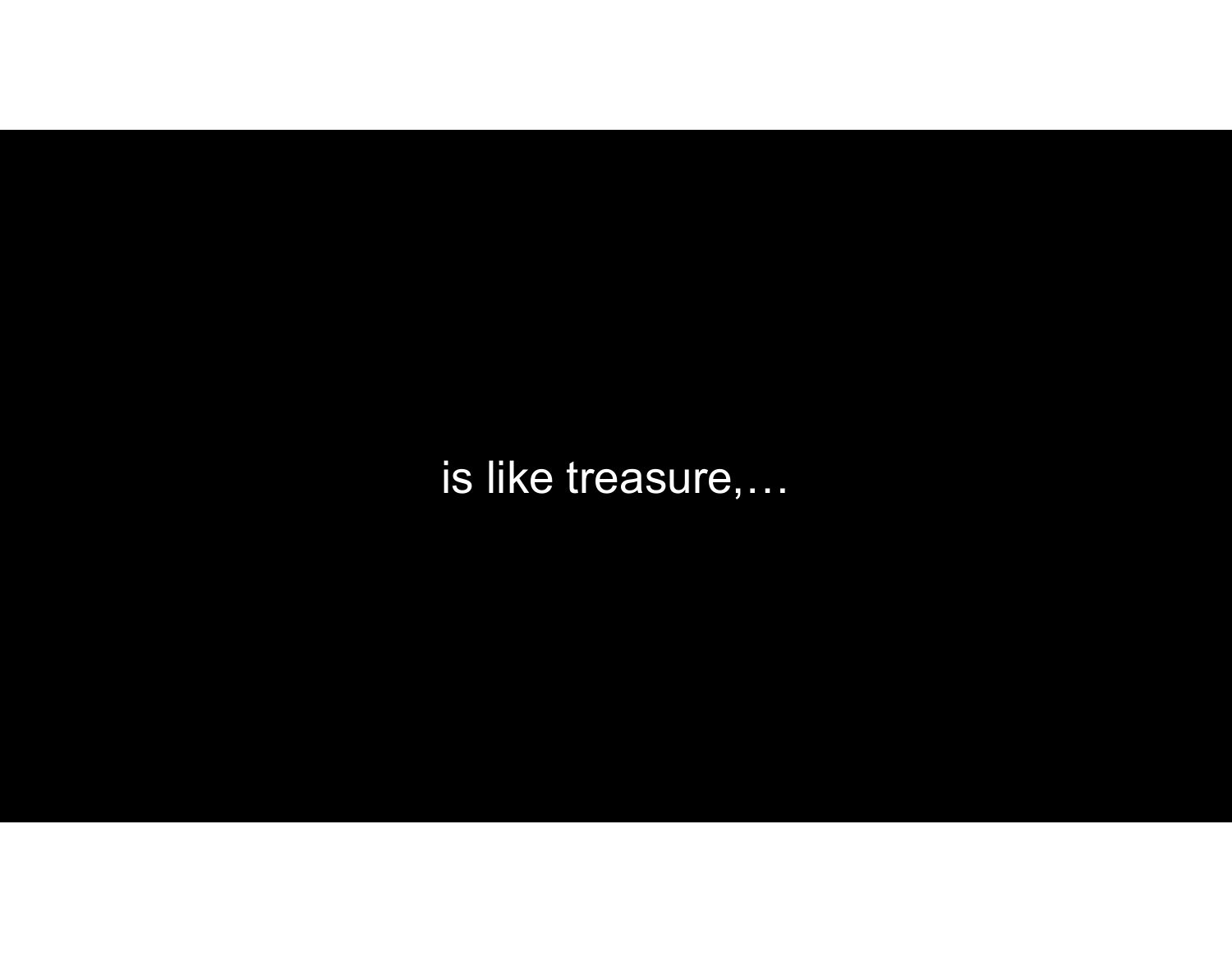buried in a field,...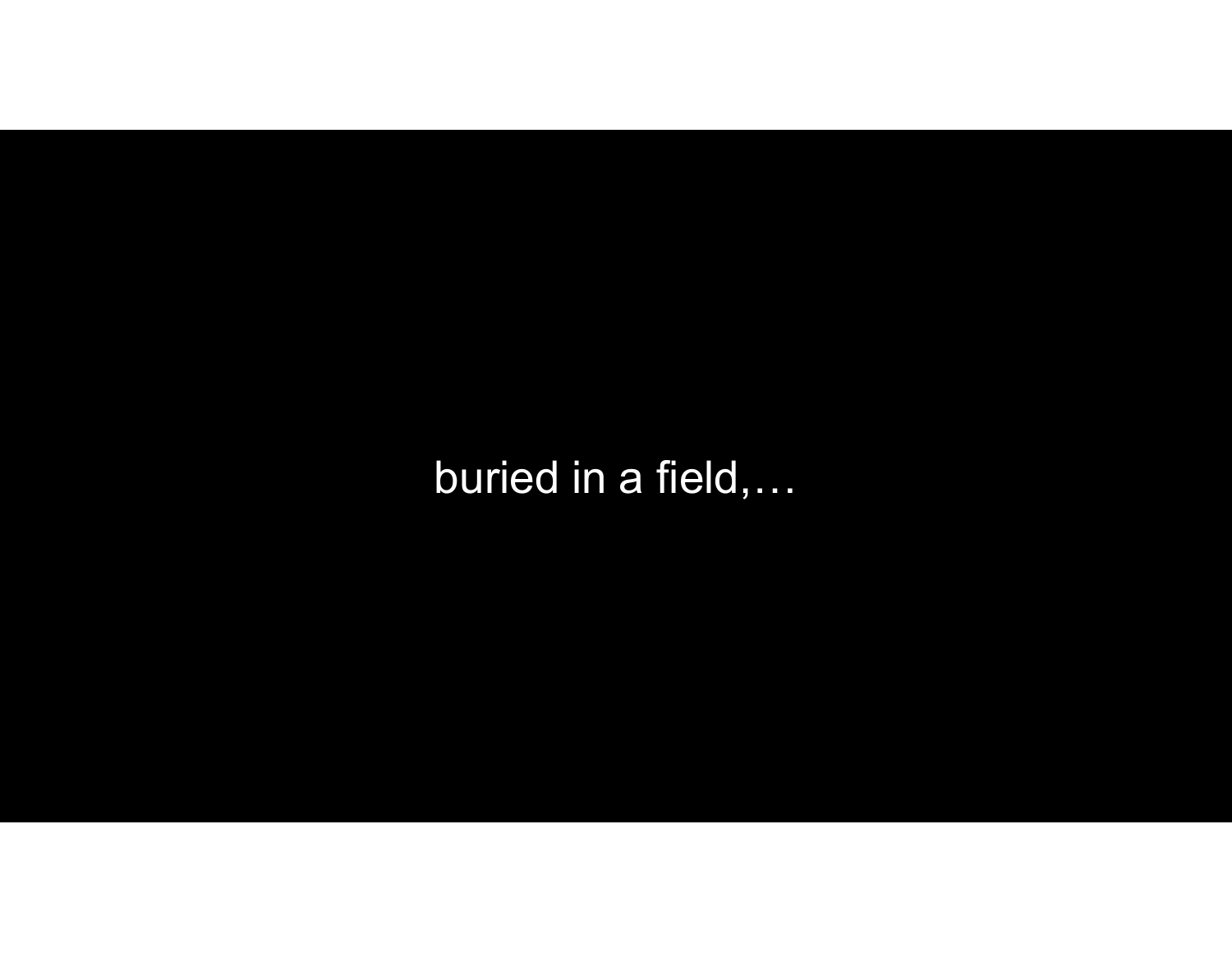that a man found...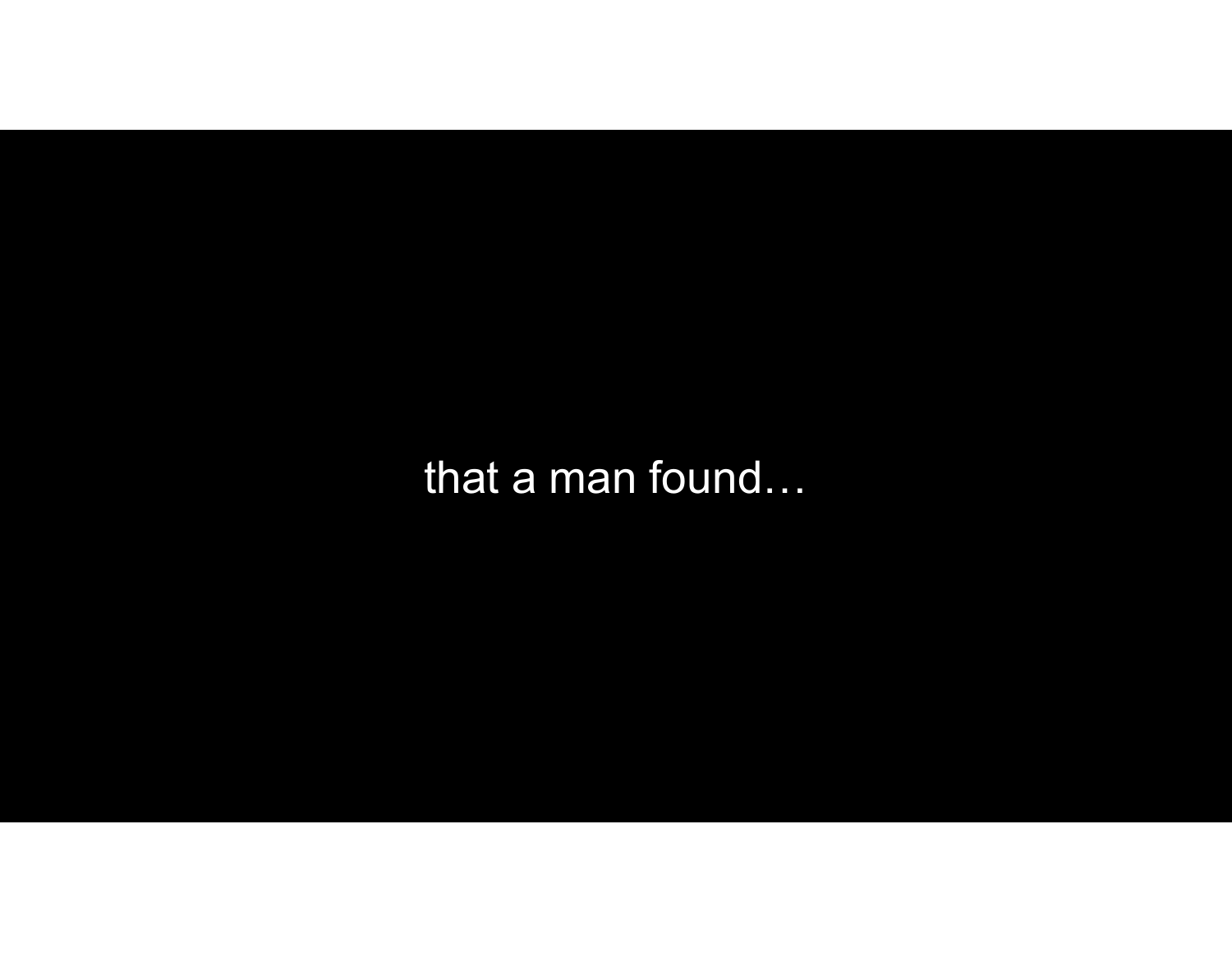and reburied.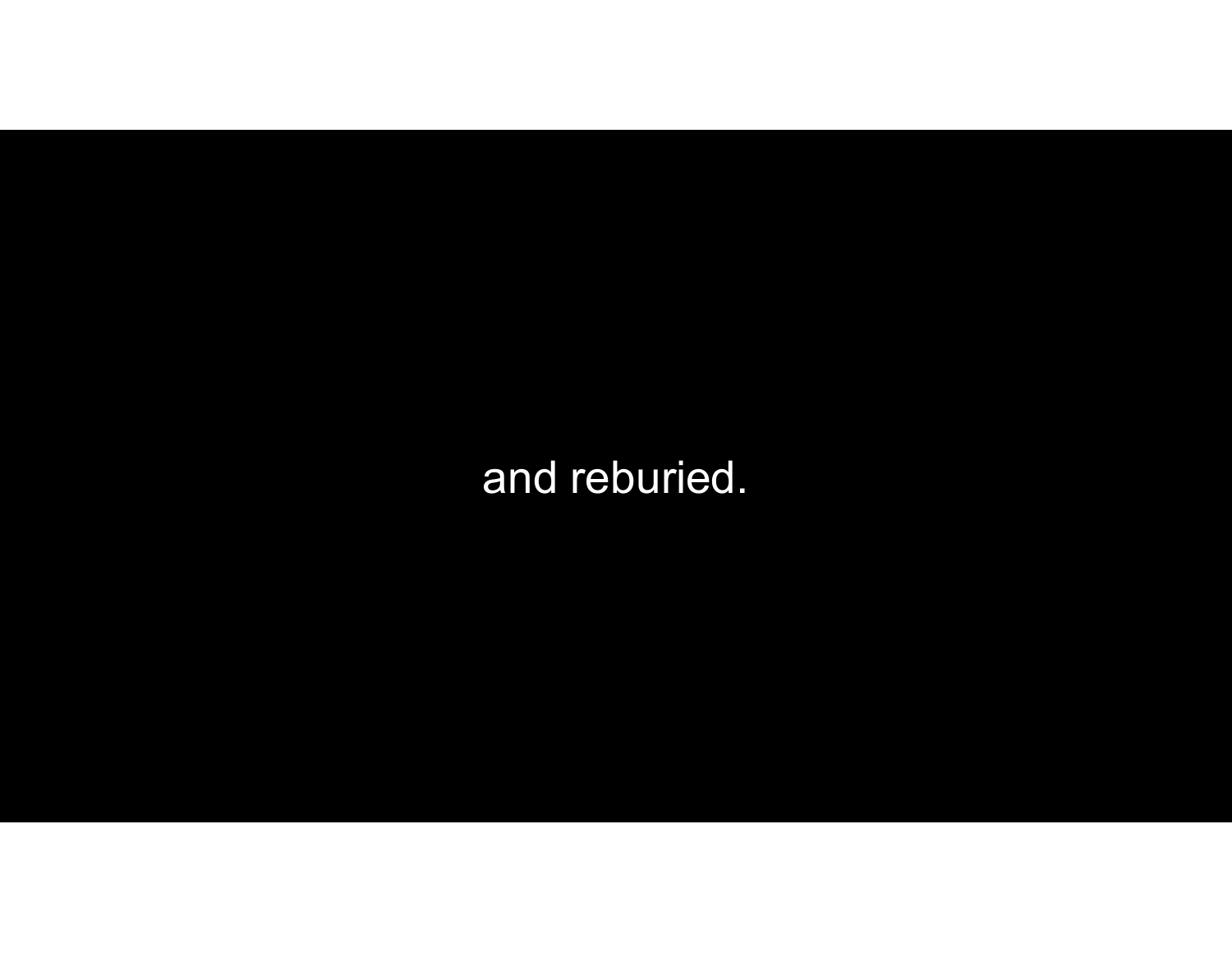## Then in his joy he goes and sells everything he has…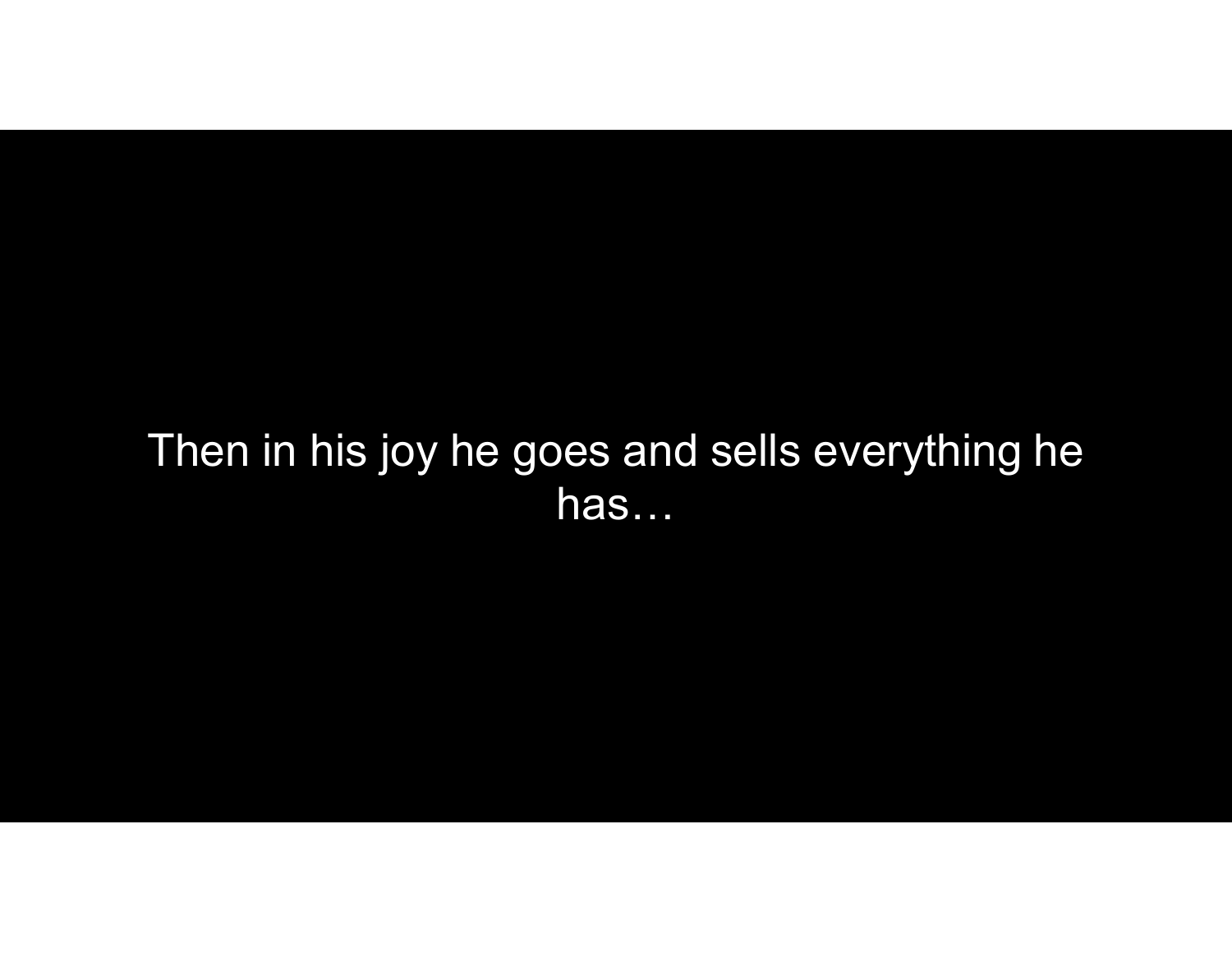and buys that field.